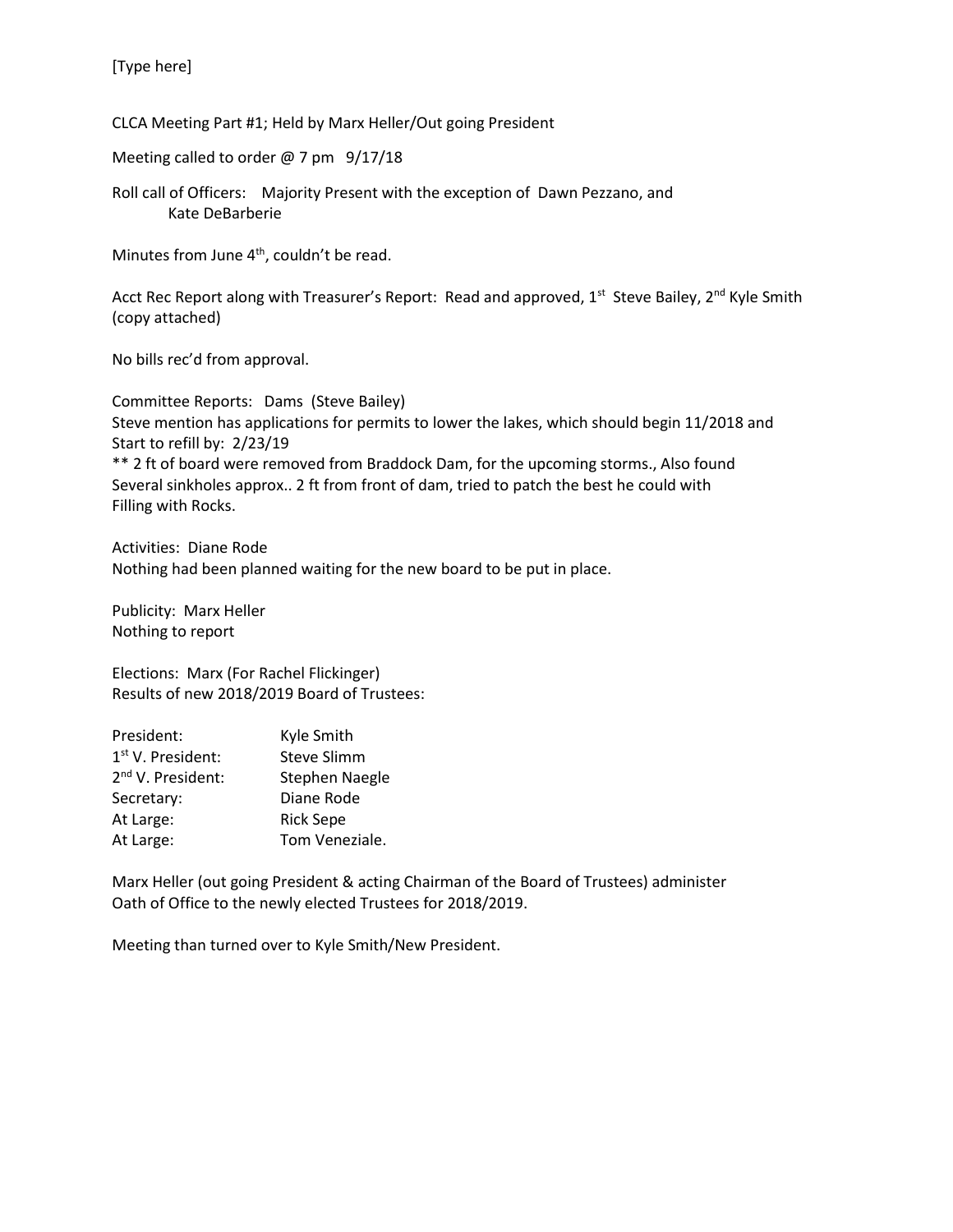Part 2: September 17,2018 p2

New trustee have taken seat.

President Kyle Smith, took over the meetings:

Roll call: Kyle Smith (Here Steve Slimm present Steve Naegele Diane Rode Tom Veneziale Rick Sepe

President report: July 24, 2017, elections were held by Atlantic county Court, Special Master, Jessica Pyryt voting system was set up by court outcome: 441/212 in favor of proposal. 12/4/17 order was made for adopting, and candidates for ballots were listed, 6 from Tier 1, 14 from Tier 2, and 2 from Tier 3 6/11/18 ballots were sent and needed to be returned by 6/30/2018 7/30/2018 New board was advised of the outcome Votes were: Tier 1: Kyle Smith, Steve Slimm

Tier 2: Diane Rode, Rick Sepe

Tier 3: Steven Neagele, Carole Schreffler (Mrs. Schreffler rescinded)

At Large: Tom Veneziale

8/5/2018 new board meet, to introduce ourselves.

8/20/18 board met and voted on officers

9/17/18 Our first monthly meeting, going forward to be held here at Folsom Hall, 1<sup>st</sup> Monday of each month, unless holiday. Time: 7:00

We would like to thank the previous board, Marx Heller, John Besch, Steve Bailey, along with the rest of the board for all their time and energy with the Association.

We are under court order to move forward, which means were aren't here to hash up the old, but to move forward and proceed to get things underway to fix the dams, put new by laws in order.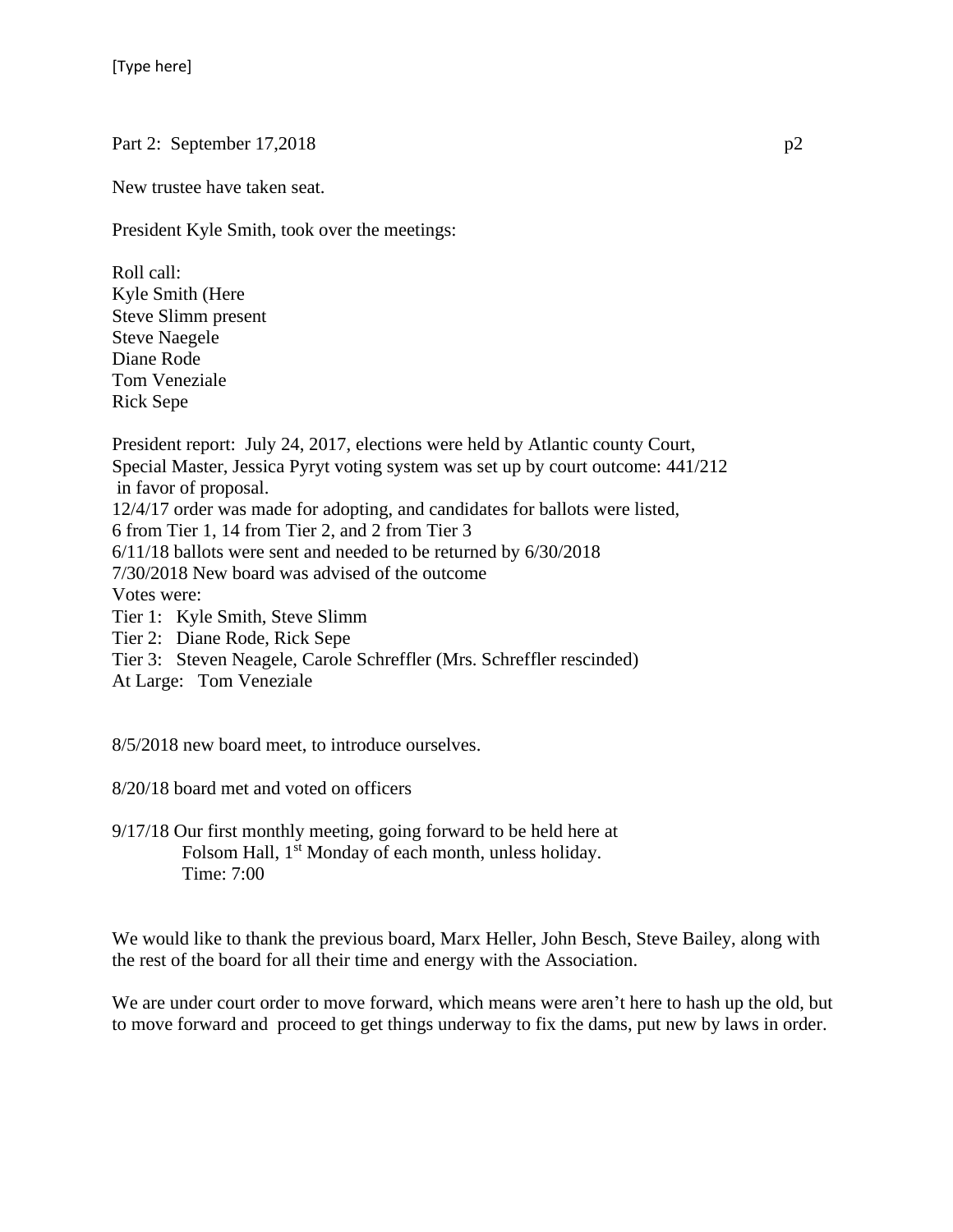P3 That being said with have our hands full with legal fees, \$140,000.00 these aren't going away and need to be paid within 6 mo. So as stated it's going to be a hard couple of years. It's a new chapter, and were not here to complain,

Q: was asked if renters voted, advised only homeowners were to vote, and again voting system was set up by court, Atlantic County, Special Master, Jessica Pyryt

## NEW BUSINESS:

Open position of treasurer to be filled, Rick Sepe, nominated Steve Slimm, 1 st : Tom Veneziale, 2nd: Diane Rode Accepted & approved.

Q: was asked by Dr Tarmann stated he ran on tier 2, and would like to put his name in for the current position, advised we have an open position in Tier 3, if we cannot find aTier 3 person, we will go back to the other tiers and see who has the next highest votes, and see if they would be willing to step up. We would keep him posted.

All board member MUST BE PAID UP ON ALL DUES, to meet to requirements to be on the board.

TREASURER:

2018 Budget \$140,000.00 6 mo the pay legal fees \$70,000,00 due by years end. Insurance cost: \$30,000.00 , these are normally one time payment, but they are allowing Installment payments (which is a big help).

Fees for 2018 will only be for Maintenance fees. Dams fees will go into effect **for 2019.** These breakdowns were figured by the courts.

| Tier 1/lakefront:                                |  | $17\% - 143$ homes |
|--------------------------------------------------|--|--------------------|
| Tier $2$ /non-lake wawa side: $72\%$ - 759 homes |  |                    |
| Tier $3$ /other side of BHP: $11\%$ - 155 homes  |  |                    |

|         | Fees: Maintenance Fees | Dams     |
|---------|------------------------|----------|
| Tier 1: | \$166.44               | \$595.00 |
| Tier 2: | \$132.81               | \$474.00 |
| Tier 3: | \$99.35                | \$354.00 |

Fees are due, 12/31/18 you may approach our board concerning a payment plan. In the next couple of months we are planning on hiring an Management Company that will handle these billings and payments.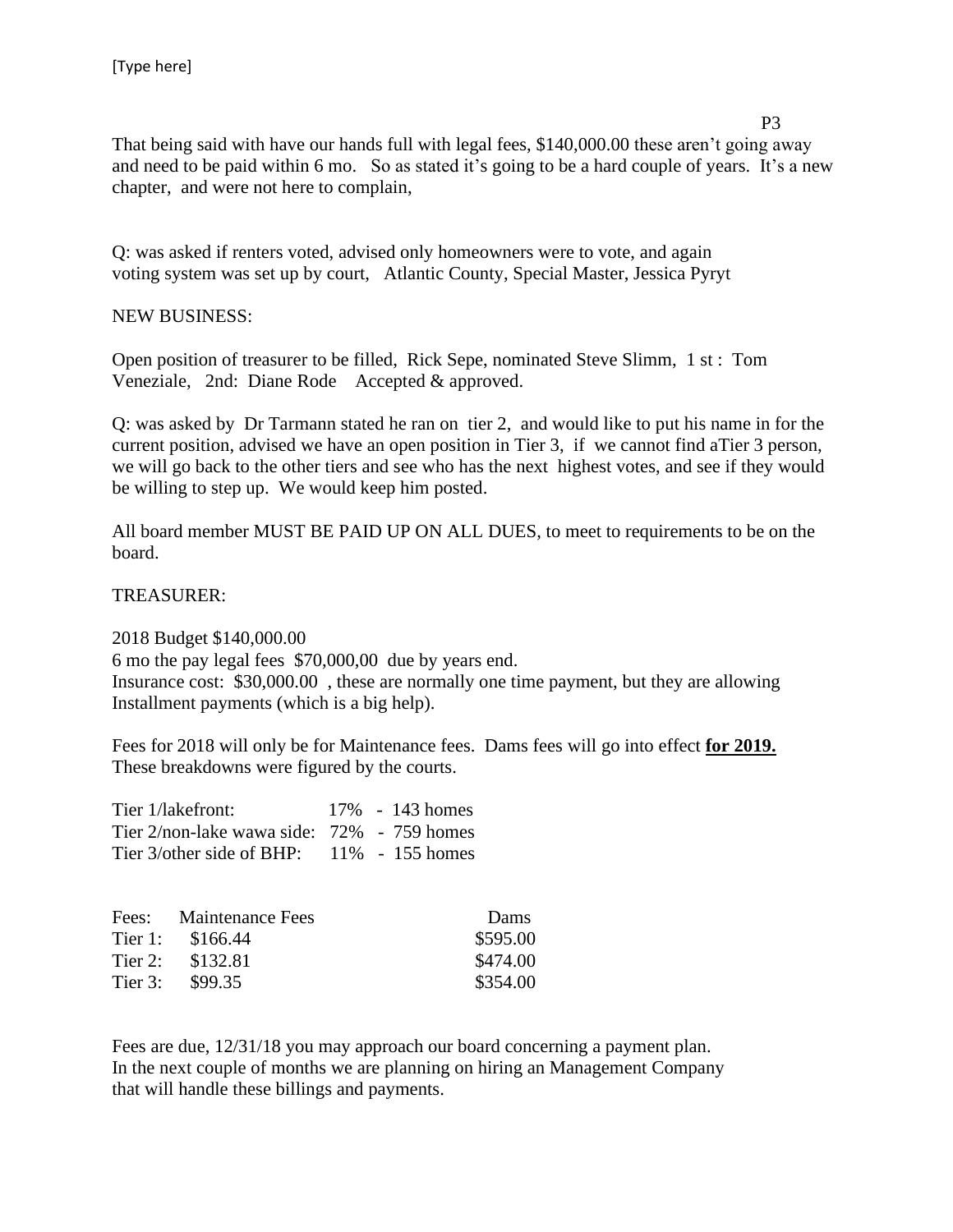Approvel of budget: Motion made by: Tom Veneziale Accept:  $1^{st}$ : Rick Sepe/  $2^{nd}$ : Steve Naegele (accepted)

# LEGAL ORDER ISSUED:

CLCA name will remain the same

We now have a strong enforcement for collections, which would included: interest, last fees, attorney fees.

The courts provided us with list of homeowners and what Tier they fall in.

Any property in the rears needs to be brought up to current.

CLCA is required to repair, upgrade, and replace the said dams. Also to look into financing grants, we will have a special estimate for each year to see where we stand on our current dues.

ALL unpaid, CVA and CLCA will be paid by CLCA new board, both attorneys must be paid with in 6 mo., we reached out to both attorneys for a fee reduction or payment plans. Only one attorney at this time has come forward and said they will accept \$1000.00/month payment with no additional interest until loan is paid in full. Haven't heard from the other one. After all lawyer fees are paid maintenance fees should decrease.

We have pages of lot/block, from the courts that state owners names, and TIERS. We are continuing to working thru, to make sure these are current. Please note, we are dealing with 3 municipalities.

All meetings will be held with: roberts rules of order

Kyle suggested that we set up 2 committees now: Research dams: Rick Sepe Explorer Maintenance/Management companies: Steve Slimm

R. Sepe:

Contacted state and has a contact person, stated that  $2019 - 2\%$  interest load, which revolves, will be available in March, and we would have to reapply for it. When speaking with the gentlemen he was full aware of our situation and knew a lot about our lakes. No grants for private owner lakes are available thru the state. He stated he will do everything in his power, to look for grant money, special loans/ Rick wanted to assure our residents that as long as he is a trustee, no one will never lose your home, if having financial troubles, come to us, behind closed meeting, everybody has financial problems now and then. Rick also asked Kyle if the CLCA has been audited, we have always, Kyle asked Marx to comment, Marx stated that Hager & Crawford does our taxes, and audits our books. The last Audit was done 2016, nothing since Motion was made to look into somebody else, that hasn't done our books before. We should explore other firms. Motion accepted/Rick will look for others.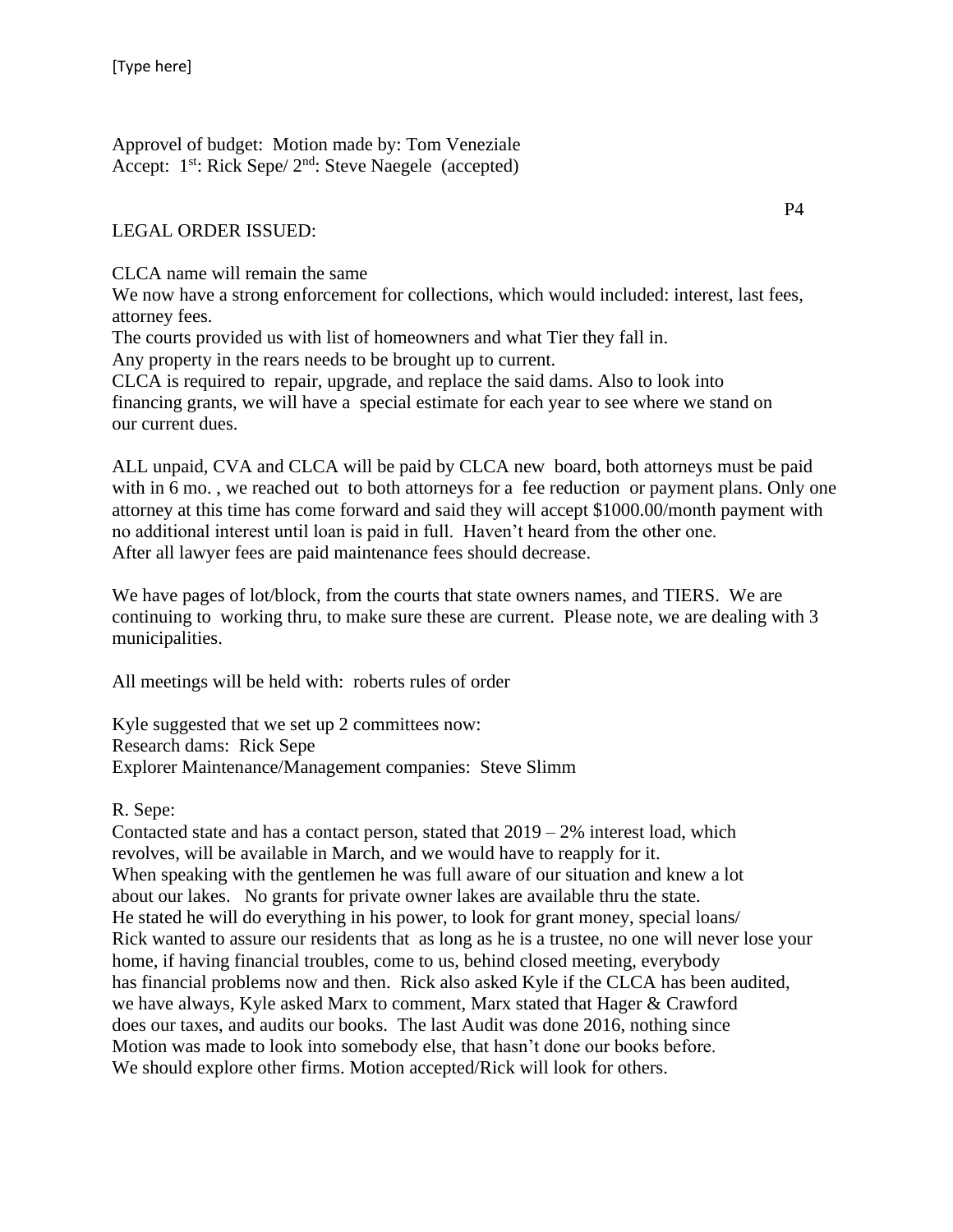#### WEBSITE:

Steven Naegele has been in contact with Eric Kertz, and Tim Mikolajczak. Eric is currently working on upgrading our Website free of charge. He has turned over all passwords on the account to Steve.

Plans for website development, putting all meetings, events, court order, online payment setup, automatic payments.

We are here to help, we can help to anyone interested to setup online payment, and we are hoping to be up and running by Oct 1.

Once we have a Management Company, people could pay by creditcards.

Payments can still by mailed-in to : CLCA PO Box 475 Williamstown, NJ 08094

Joe Trusanski, mention we could sell advertising to the local business and place their ads on our website.

Also new officers must meet with old officer and go to bank together for the transfer of all banking accounts.

It was brought up that we could/should contact local businesses in the area for donations, such as: South Jersey Gas, NJM, Catapillar, etc.

It was stated that people must be made aware that these fees go with the property, all homes sold, title companies should to contact the CLCA for any dues against that particular property, these fees will then by taken care of during settlement. Title company can be held accountable.

Q: from the floor concerning our financial reports, newsletter, bylaws, minutes  $\&$  Court orders. They were advised that all would be placed on our Website going Forward.

Paperwork on back table for email addresses to be entered, so that we can email newsletter.

NO Collection resolution has been adopted, yet, but we are held by legal court documents. And new bylaws that were written by Jessica Pyryt.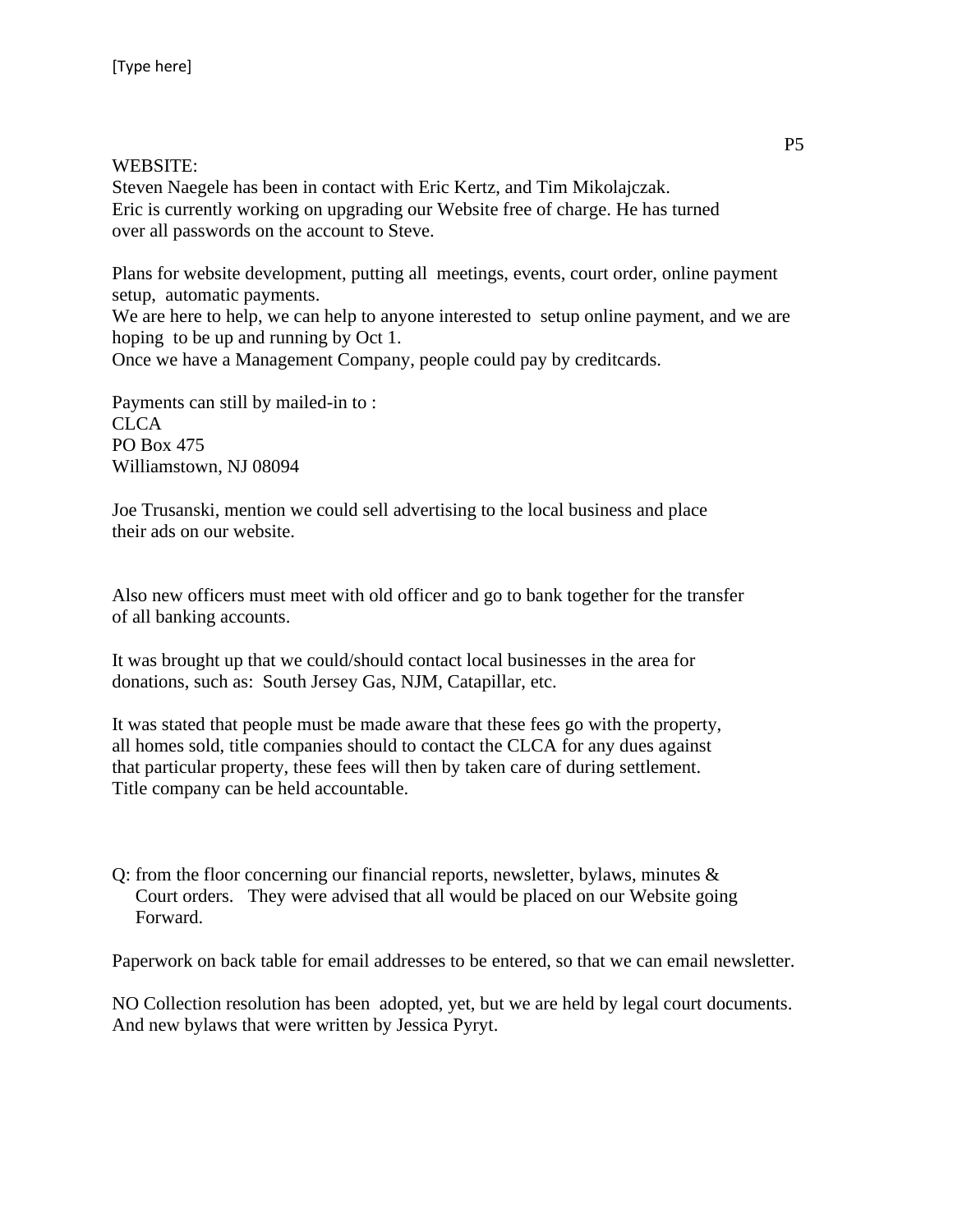Ms Donna Sutts, question the length of the terms.

How long are the seats term: 2 years / 3 yrs.

Those members all paid up or current on payment plans; are eligible to vote.

She advised HOA, Management Co.,have advantages, they enforce paidup... in.over her 60 yrs, she believes our problems stemmed from non payment.

--- other. Advantages ...they would make sure properties were up keep ,if not, fined.....we aren't a HOA, so we couldn't do that.

She stated she is from Tier 3, and as we need another person from that tier, she would like to to be added as Trustee.

We the board were excited about that news, and advised Ms Sutts, that we would have to check to see if she meets the requirements, and that we would get back to her.

Rachel Flickenger question is there a time limit, that we have to meet to have all the dams done. Court orders stated we had 90 days, to start dam #1, which .is Braddock Dam, and another every 2 years.

Question the 4<sup>th</sup> Dam -topless dam is in the best condition, this dam was repaired 35 yrs ago.

Also mention problems concerning the ATV's, advised to call the police.

#### DAMS:

Steve Slimm mention that he asked Steve Bailey continue on dam committee, and Steve Bailey has accepted.

Bids for the dams, we are working to see what kinds of numbers we get. We have gone back to the original bidders: on construction and engineers. Braddock was scheduled first replacement , Cushman 2nd, we're trying to see along with The state if at all possible to do Cushman  $1<sup>st</sup>$ , Reports received R D Zully, was lowest price on the dams.